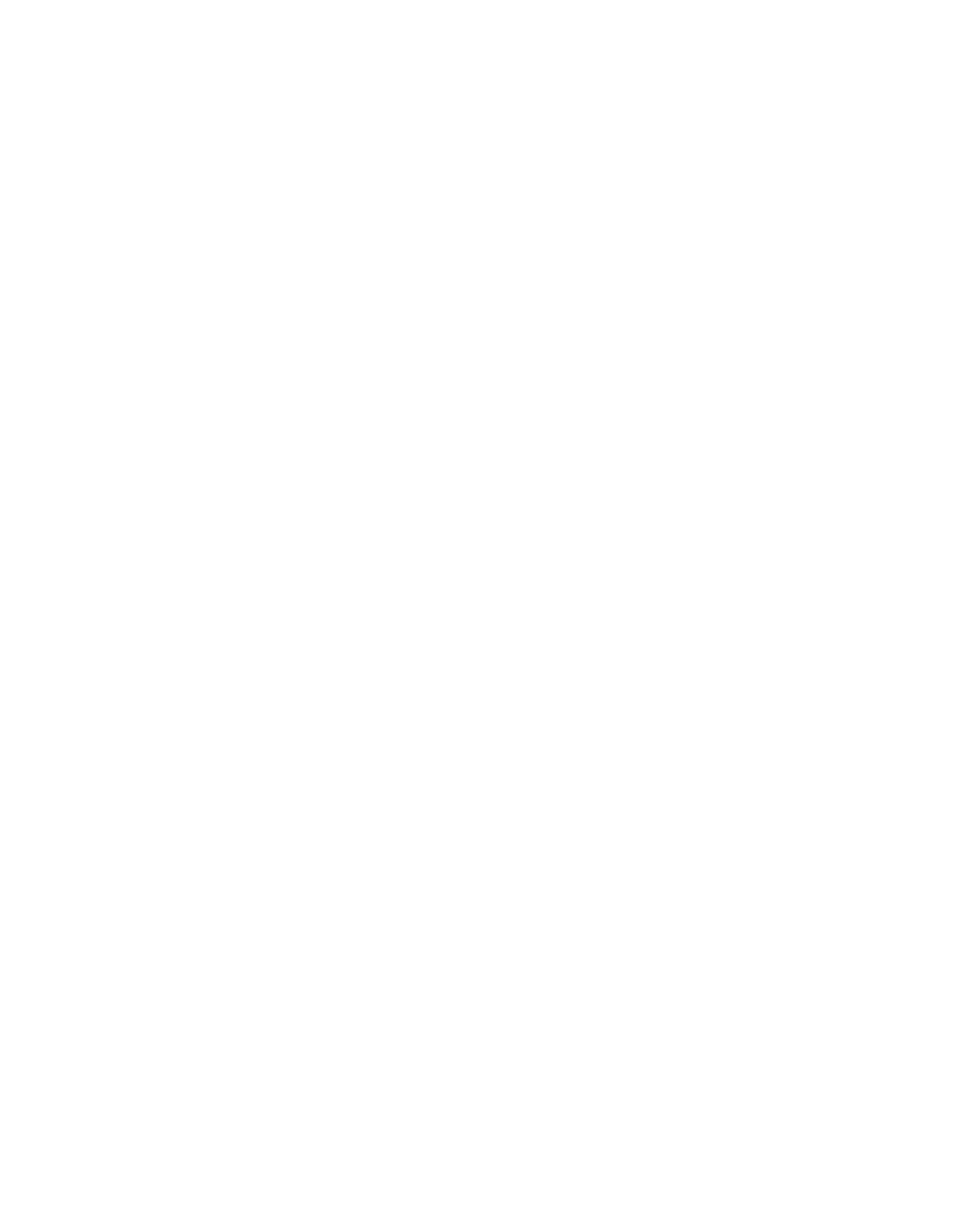### **HILL, Justice**.

[¶1] On January 21, 2004, David Ibarra-Viernes fell asleep while operating his motor vehicle on U.S. Highway 189. The vehicle crossed the center line and collided with another vehicle, killing Richard Black (decedent). Peggy Ann Cook Black (Black), individually and as personal representative of the estate of her late husband filed a wrongful death action against Ibarra-Viernes's employer, William Insulation Company, Inc. (WIC), alleging that it negligently required Ibarra-Viernes to commute long distances and work long hours without providing proper training or safeguards, breaching a duty to the public to prevent its employees from traveling to or from work when exhausted and tired. The district court granted WIC's motion for summary judgment concluding that there was no duty owed by WIC to the decedent under the circumstances. We agree and affirm.

### **ISSUES**

[¶2] Black sets out two issues on appeal:

- 1. Did the trial court err in failing to recognize a duty of care from an employer to innocent third parties who are injured, or in this case, killed by its employees who are exhausted due to the working conditions imposed by the employer and thus fall asleep at the wheel[?]
- 2. Did the trial court err in granting summary judgment and summarily dismissing Appellant's negligent misrepresentation claim[?]

WIC responds with the following statement:

Whether the District Court correctly granted summary judgment to the defendant/employer when it found that Wyoming law does not, and should not, impose a legal duty of reasonable care on Wyoming employers to protect the motoring public from the negligence of their off-duty employees when those off-duty employees drive to-and-from their Wyoming worksites in their personal vehicles outside the scope of their employment.

# **FACTS**

[¶3] In 2003, WIC was hired as a subcontractor on an expansion project (the project) at the Exxon/LaBarge Shute Creek Plant (the Plant). The Plant is located in a remote area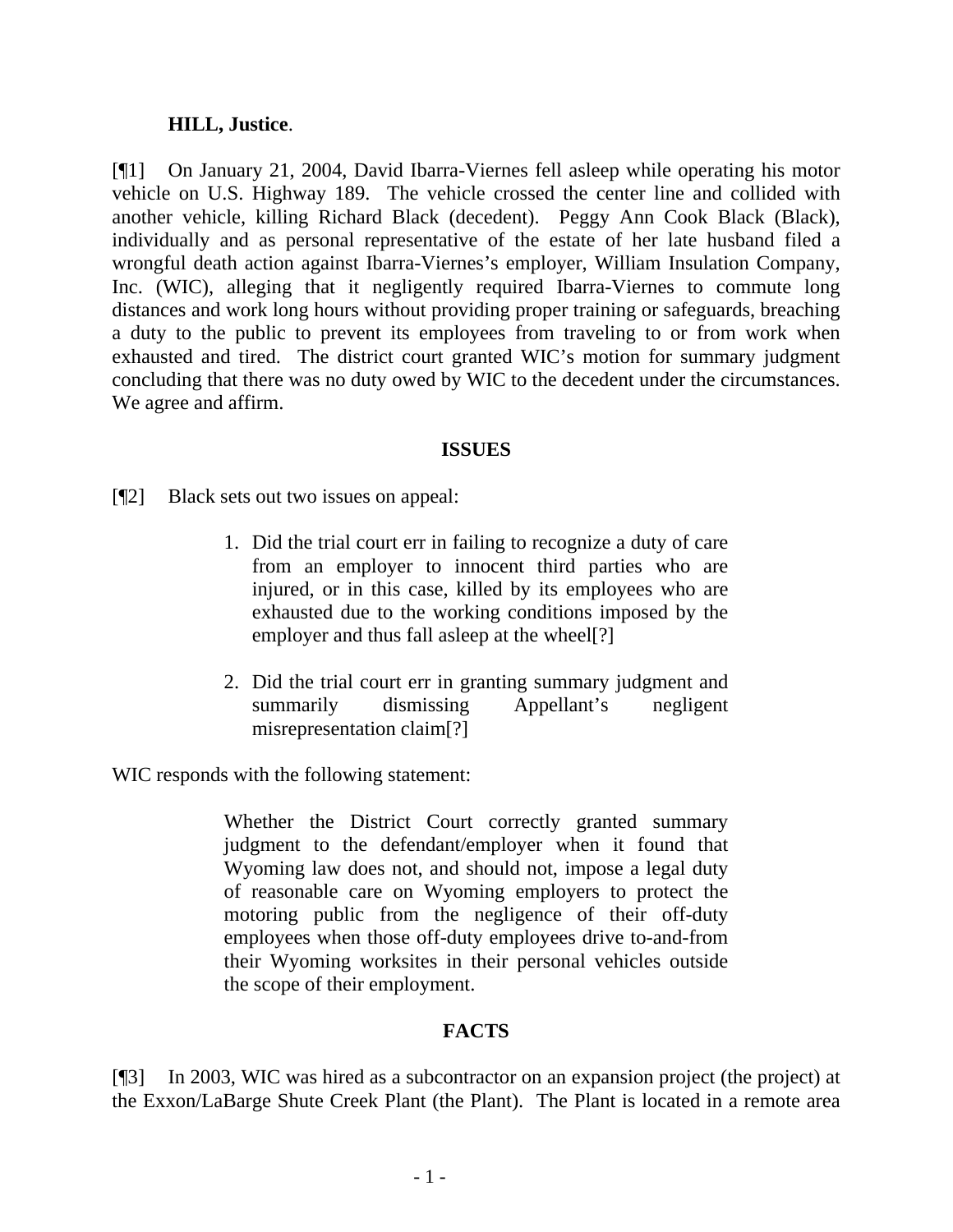of southwest Wyoming approximately twenty-six and forty miles from the nearest population centers, Green River and Kemmerer respectively. Given the remoteness of the worksite, WIC provided a thirty dollar per day subsistence pay to each of its employees to defer part of the cost of a motel room or apartment in Green River or Kemmerer. WIC did not require its employees to spend the money on lodgings. The employees were free to spend it (or not) as they deemed fit. Another alternative was provided by The Industrial Company (TIC), the general contractor on the project. TIC arranged for buses to transport its employees daily to and from Evanston, Green River, and Kemmerer and the Plant. The buses were made available by TIC to the employees of its subcontractors; however, WIC's project manager erroneously informed his employees that they could not ride the buses because there was only room for TIC's employees.<sup>[1](#page-3-0)</sup>

[¶4] Ibarra-Viernes was hired by WIC in the fall of 2003 and by January of 2004, he was working on the project.<sup>[2](#page-3-1)</sup> Ibarra-Viernes received the thirty dollars a day subsistence pay from WIC but he elected to make the commute from his home in Evanston, Wyoming, to the plant, which was ninety miles away. Ibarra-Viernes carpooled with a group of co-workers, who took turns driving. Ibarra-Viernes's work schedule was Monday through Friday, 7 a.m. to 5:30 p.m. with a half hour lunch and no, or minimal, breaks. In addition to his employment with WIC, Ibarra-Viernes worked a second job at night washing dishes at a restaurant.<sup>[3](#page-3-2)</sup>

[¶5] Ibarra-Viernes completed his regular shift on Tuesday, January 20, 2004, and returned to Evanston at 8:30 p.m. He then worked his second job before going to bed around 11:00 p.m. Ibarra-Viernes rose at 4:00 a.m. to get his vehicle and collect his coworkers for the daily commute to the Plant where he worked his normal shift. The carpool, with Ibarra-Viernes driving, left the Plant around 6:00 p.m. Shortly thereafter

 $\overline{a}$ 

<span id="page-3-0"></span> $1$  The parties bitterly dispute this point. Black cites deposition testimony from the president of TIC, who stated that subcontractor employees could ride the buses and that he did not know of any reason why WIC employees could not, and statements from Ibarra-Viernes that he was not allowed to ride on the buses. In contrast, WIC cites two affidavits: (1) from TIC's subcontract superintendent on the project who states that he informed WIC's project manager that "WIC employees could not ride the buses that TIC had arranged for its employees" and that he was authorized by TIC to convey that information to WIC; and (2) from TIC's subcontract coordinator on the project who averred that he was present when WIC was informed that its employees could not ride the TIC buses. For purposes of summary judgment, the district court presumed that the evidence cited by Black, as the party opposing the motion, was true. For purposes of this appeal, we do likewise.

<span id="page-3-1"></span> $2\;\;$  In her brief, Black stresses that Ibarra-Viernes was not legally in the country. Black asserts that WIC had a practice of hiring illegal aliens and cites this as a factor in imposing a duty. Black has not asserted a claim of negligent hiring, see *Cranston v. Weston County Weed and Pest Board,* 826 P.2d 251, 258 (Wyo. 1992), and she cites no evidence (nor could we find any) supporting any allegation that Ibarra-Viernes's residential status was a causative factor in the accident. Accordingly, Ibarra-Viernes's residential status is not relevant to our duty inquiry, and it plays no part in our analysis.

<span id="page-3-2"></span><sup>&</sup>lt;sup>3</sup> WIC had no knowledge of Ibarra-Viernes's other employment.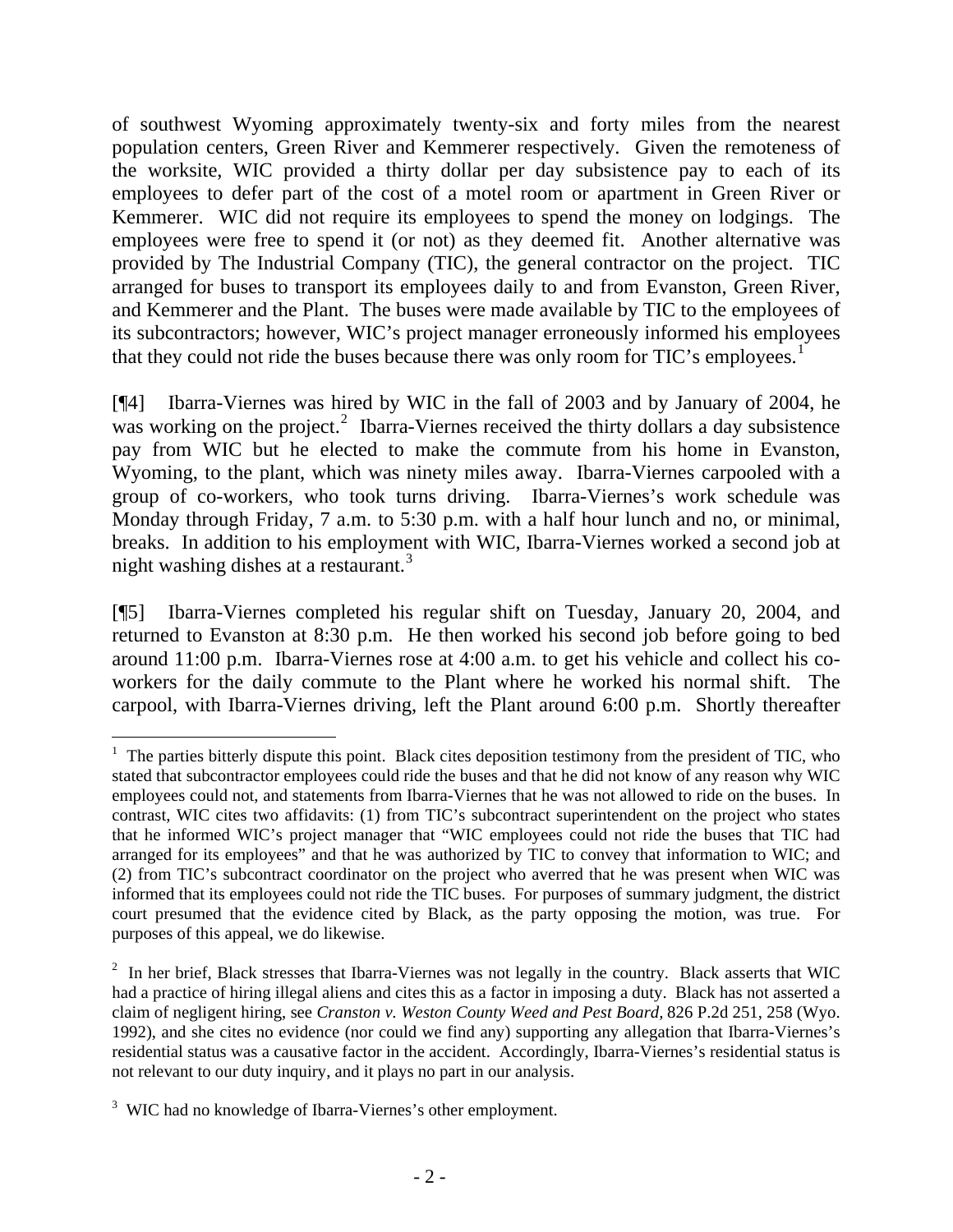near milepost 25 on U.S. Highway 189, Ibarra-Viernes's vehicle crossed the centerline and collided head-on with a vehicle in which Black's decedent was a passenger.

[¶6] On December 7, 2004, Black filed a wrongful death action in the district court against WIC. She alleged that WIC owed a duty of care to other travelers on the highway to prevent injury caused by employees who had become exhausted after being required to commute long distances and work long hours. Black claimed that WIC breached that duty and was negligent by, among other things, "failing to take precautionary measures to prevent employees from becoming so exhausted that they pose a threat of harm to the traveling public and failing to provide alternative transportation to its exhausted employees or in the alternative, failing to provide living quarters to its employees within a reasonable distance from the plant site." WIC filed a motion for summary judgment. After a hearing, the district court granted the motion concluding that WIC did not owe a duty to the decedent. Black appeals that determination.

## **STANDARD OF REVIEW**

[¶7] When we review the granting of a summary judgment, we employ the same standards and use the same materials as were employed and used by the trial court. We examine the record from the vantage point most favorable to the party who opposed the motion, and we give that party the benefit of all favorable inferences that may fairly be drawn from the record. Summary judgment is appropriate only when no genuine issue as to any material fact exists and the prevailing party is entitled to have a judgment as a matter of law. A genuine issue of material fact exists when a disputed fact, if it were proven, would have the effect of establishing or refuting an essential element of the cause of action or defense which the parties have asserted. We review a grant of summary judgment deciding a question of law de novo and afford no deference to the trial court's ruling.

*Burnett v. Imerys Marble, Inc.*, 2005 WY 82, ¶ 10, 116 P.3d 460, 462 (Wyo. 2005) (quoting *Act I, LLC v. Davis*, 2002 WY 183, ¶ 9, 60 P.3d 145, 148 (Wyo. 2002)).

# **DISCUSSION**

[¶8] We recently set out in detail the analytical framework for determining whether a duty exists:

> "Whether a legal duty exists is a question of a law, and absent a duty, there is no liability." *Bevan v. Fix*, 2002 WY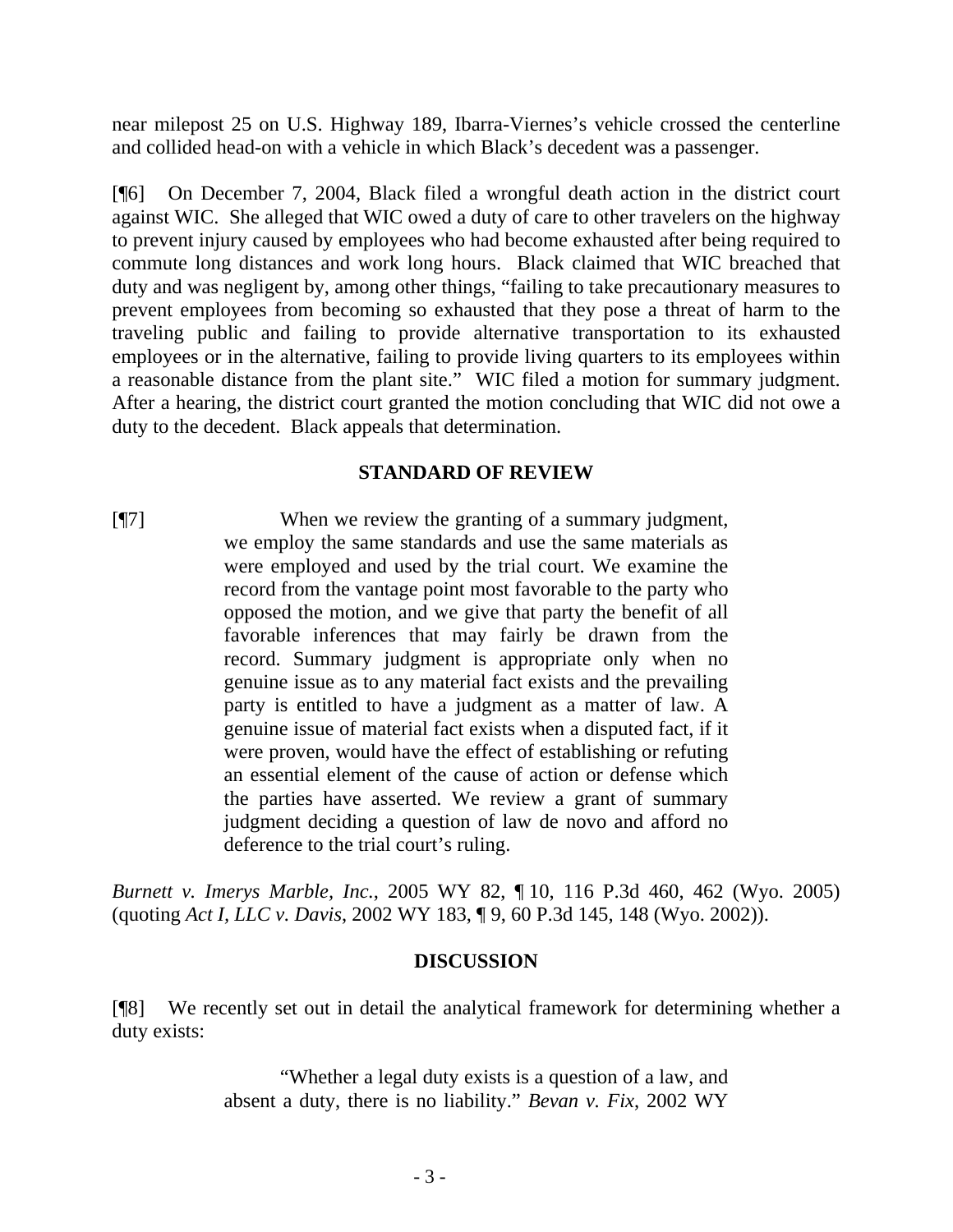43, ¶ 46, 42 P.3d 1013, 1027 (Wyo. 2002) (quoting *Bowen v. Smith*, 838 P.2d 186, 198 (Wyo. 1992) (Brown, J., concurring)).

> " "Duty" is not sacrosanct in itself, but is only an expression of the sum total of those considerations of policy which lead the law to say that the plaintiff is entitled to protection.'" [*Anderson v. Two Dot Ranch, Inc.*, 2002 WY 105, ¶ 44, 49 P.3d 1011, 1024 (Wyo. 2002) (quoting *Gates v. Richardson*, 719 P.2d 193, 195 (Wyo. 1986)).]  $* * * A$  duty may arise by contract, statute, common law, "or when the relationship of the parties is such that the law imposes an obligation on the defendant to act reasonably for the protection of the plaintiff." *Hamilton v. Natrona County Educ. Ass'n*, 901 P.2d 381, 384 (Wyo. 1995). The legal question to be answered by the court is

> > " ' "whether, upon the facts in evidence, such a relation exists between the parties that the community will impose a legal obligation upon one for the benefit of the other – or, more simply, whether the interest of the plaintiff which has suffered invasion was entitled to legal protection at the hands of the defendant. This is entirely a question of law, to be determined by reference to the body of statutes, rules, principles and precedents which make up the law; and it must be determined only by the court." …'"

*Thomas By Thomas v. South Cheyenne Water and Sewer Dist.*, 702 P.2d 1303, 1307 (Wyo. 1985) (*quoting* Prosser, Law of Torts,  $\S$  37 at 206 (4<sup>th</sup> ed.) 1971) and *Caterpillar Tractor Co. v. Donahue*, 674 P.2d 1276, 1280 (Wyo. 1983).

In deciding whether to adopt a particular tort duty, a court's focus must be much broader than just the case at hand:

> "[T]he courts have merely 'reacted to the situation in the way in which the great mass of mankind customarily react,' and that as our ideas of human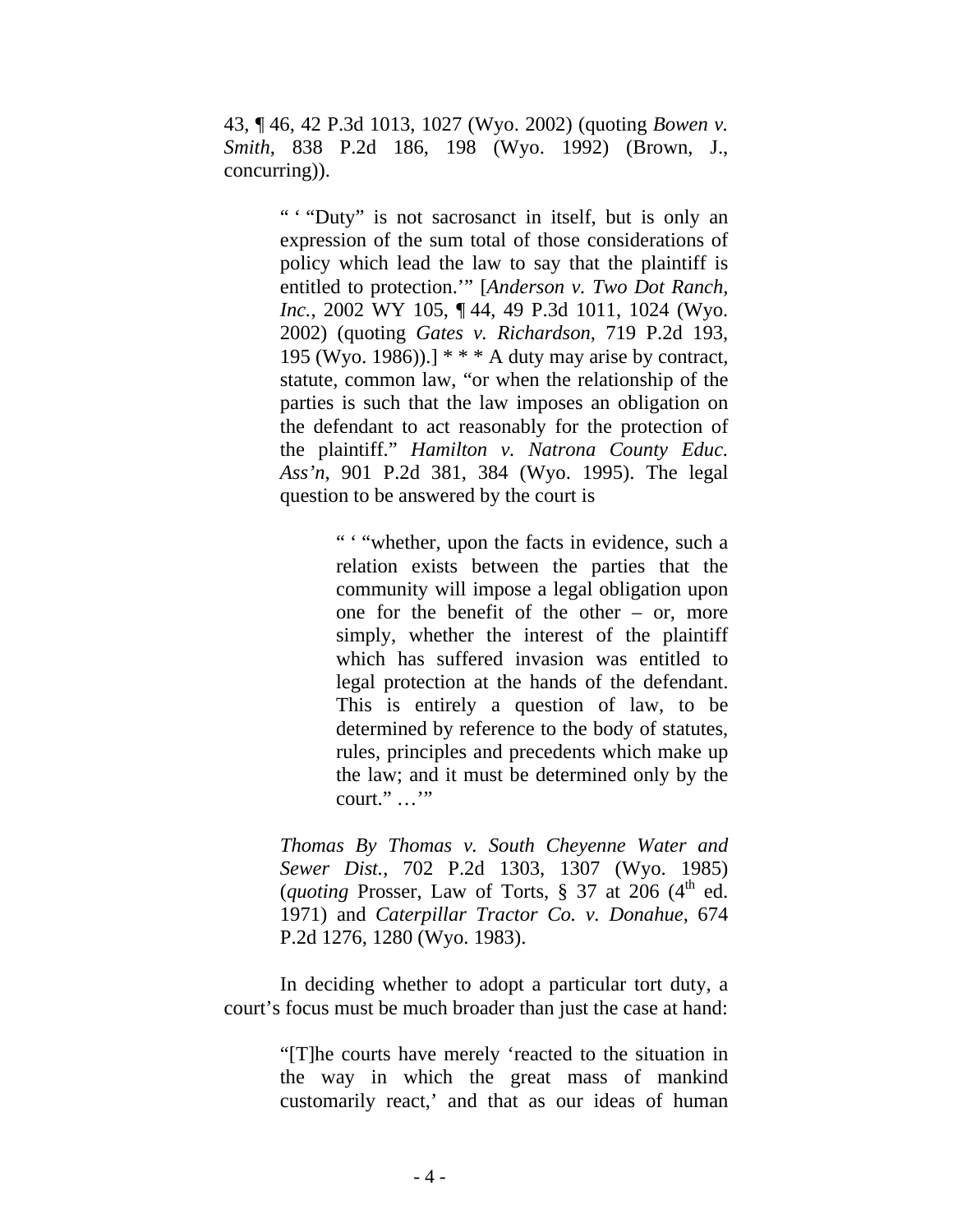relations change the law as to duties changes with them. Various factors undoubtedly have been given conscious or unconscious weight, including convenience of administration, capacity of the parties to bear the loss, a policy of preventing future injuries, the moral blame attached to the wrongdoer, and many others. Changing social conditions lead constantly to the recognition of new duties. No better general statement can be made than that the courts will find a duty where, in general, reasonable persons would recognize it and agree that it exists." Prosser & Keaton on Torts, § 53, pp. 357-359 (5<sup>th</sup> ed. 1984).

"\* \* \* The judge's function in a duty determination involves complex considerations of legal and social policies which will directly affect the essential determination of the limits to government protection. Consequently, \* \* \* the imposition and scope of a legal duty is dependent not only on the factor of foreseeability ([*Cunis v. Brennan*] 56 Ill.2d 372, 375, 308 N.E.2d 617) but involves other considerations, including the magnitude of the risk involved in defendant's conduct, the burden of requiring defendant to guard against that risk, and the consequences of placing that burden upon the defendant. [Citations.]" *Nelson by Tatum v. Commonwealth Edison Company*, 124 Ill. App. 3d 655, 662, 80 Ill. Dec. 401, 465 N.E.2d 513, 519 (1984).

*Mostert v. CBL & Assoc.*, 741 P.2d 1090, 1093 (Wyo. 1987). In *Gates*, 719 P.2d at 196, we further detailed the factors to be considered:

> Some of the key policy factors to be considered are: (1) the foreseeability of harm to the plaintiff, (2) the closeness of the connection between the defendant's conduct and the injury suffered, (3) the degree of certainty that the plaintiff suffered injury, (4) the moral blame attached to the defendant's conduct, (5) the policy of preventing future harm, (6) the extent of the burden upon the defendant, (7) the consequences to the community and the court system, and (8) the availability, cost and prevalence of insurance for the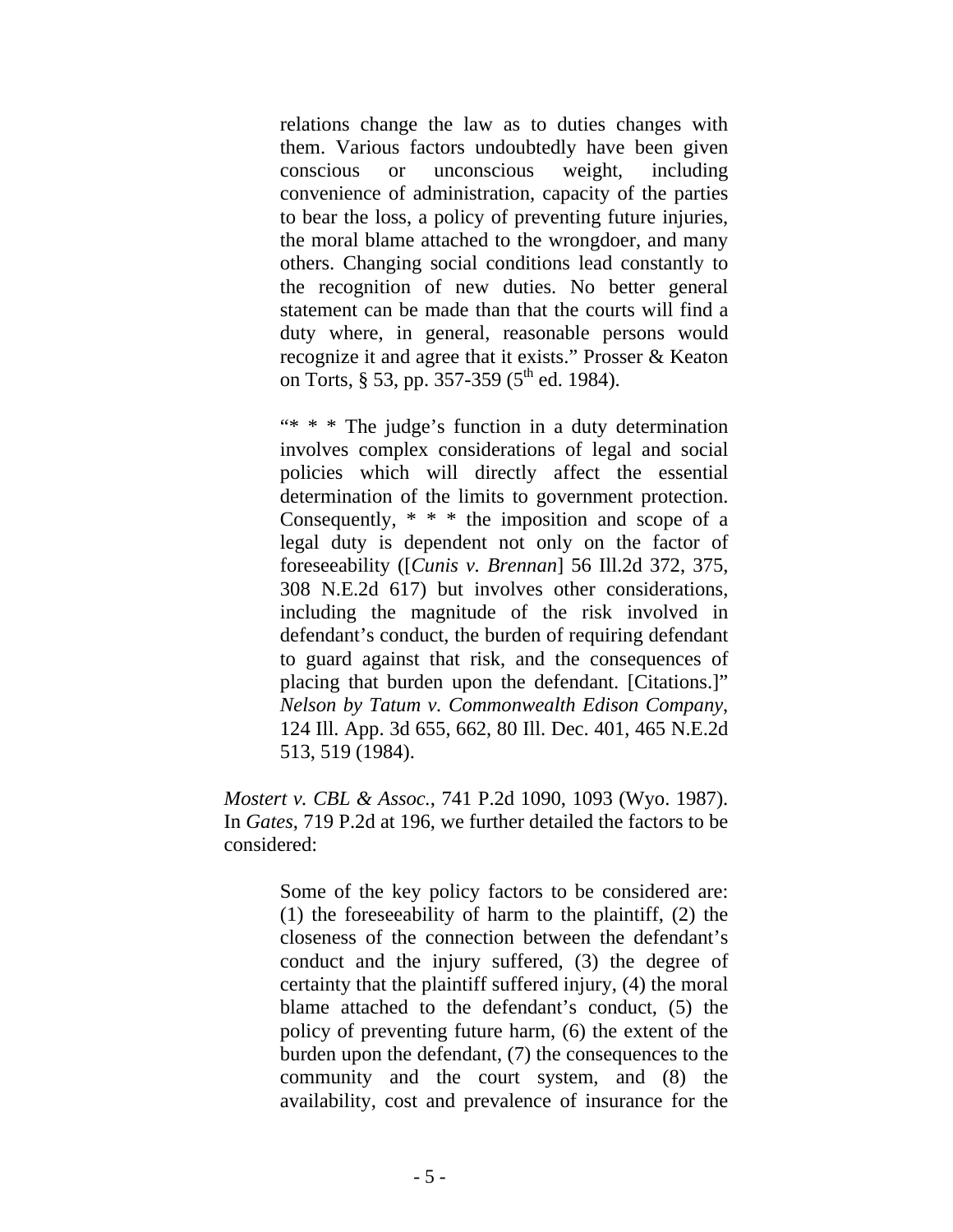risk involved. *Tarasoff v. Regents of University of California*, 17 Cal.3d 425, 131 Cal.Rptr. 14, 551 P.2d 334, 342, 83 A.L.R. 3d 1166 (1976).

*Killian v. Caza Drilling, Inc.*, 2006 WY 42, ¶ 8, 131 P.3d 975, 979-80 (Wyo. 2006) (quoting *Borns ex rel. Gannon v. Voss*, 2003 WY 74, ¶¶ 30-31, 70 P.3d 362, 273-74 (Wyo. 2003)).

[¶9] Before we can proceed to our analysis, we must identify the nature of the duty that Black seeks to impose on WIC. Black insists that she is not seeking to impose a duty through vicarious liability or to establish a broad duty of care for an employer to control an off-duty employee's conduct. Instead, she argues that an employer has an obligation to ensure that the conditions of employment do not cause an employee to become fatigued and, to the extent that they do, the employer has a duty to take reasonable actions to protect the traveling public from the foreseeable consequences of those employees traveling from their worksite.

[¶10] Essentially, the question of duty that we must determine in this case is whether WIC's actions and/or inactions prior to the accident created a foreseeable risk of harm that the employer had a duty to guard against. In other words: whether or not Ibarra-Viernes's fatigue arose out of, and in the course of, his employment. See *Van Devander v. Heller Electric Co., Inc.*, 405 F.2d 1108, 1109 (D.C. Cir. 1968); Gene P. Bowen, Note: Wherein Lies the Duty? Determining Employer Liability for the Actions of Fatigued Employees Commuting From Work, 42 Wayne L. Rev. 2091, 2109-10 (1996).

[¶11] We turn to the first *Gates* factor: *The foreseeability of harm to the plaintiff.* We recently stated that this factor is essentially a consideration of proximate cause:

> Proximate cause is explained as "the accident or injury must be the natural and probable consequence of the act of negligence." *Bettencourt v. Pride Well Service, Inc.*, 735 P.2d 722, 726 (Wyo. 1987); *followed in*, *Natural Gas Processing Co. v. Hull*, 886 P.2d 1181, 1186 (Wyo. 1994); *Lynch v. Norton Const., Inc.*, 861 P.2d 1095, 1099 (Wyo. 1993). **The ultimate test of proximate cause is foreseeability of injury***. Stephenson v. Pacific Power & Light Co.*, 779 P.2d 1169, 1178 (Wyo. 1989); *McClellan v. Tottenhoff*, 666 P.2d 408, 414 (Wyo. 1983). In order to qualify as a legal cause, the conduct must be a substantial factor in bringing about the plaintiff's injuries. *Natural Gas Processing Co.*, 886 P.2d at 1186; *Stephenson*, 779 P.2d at 1178.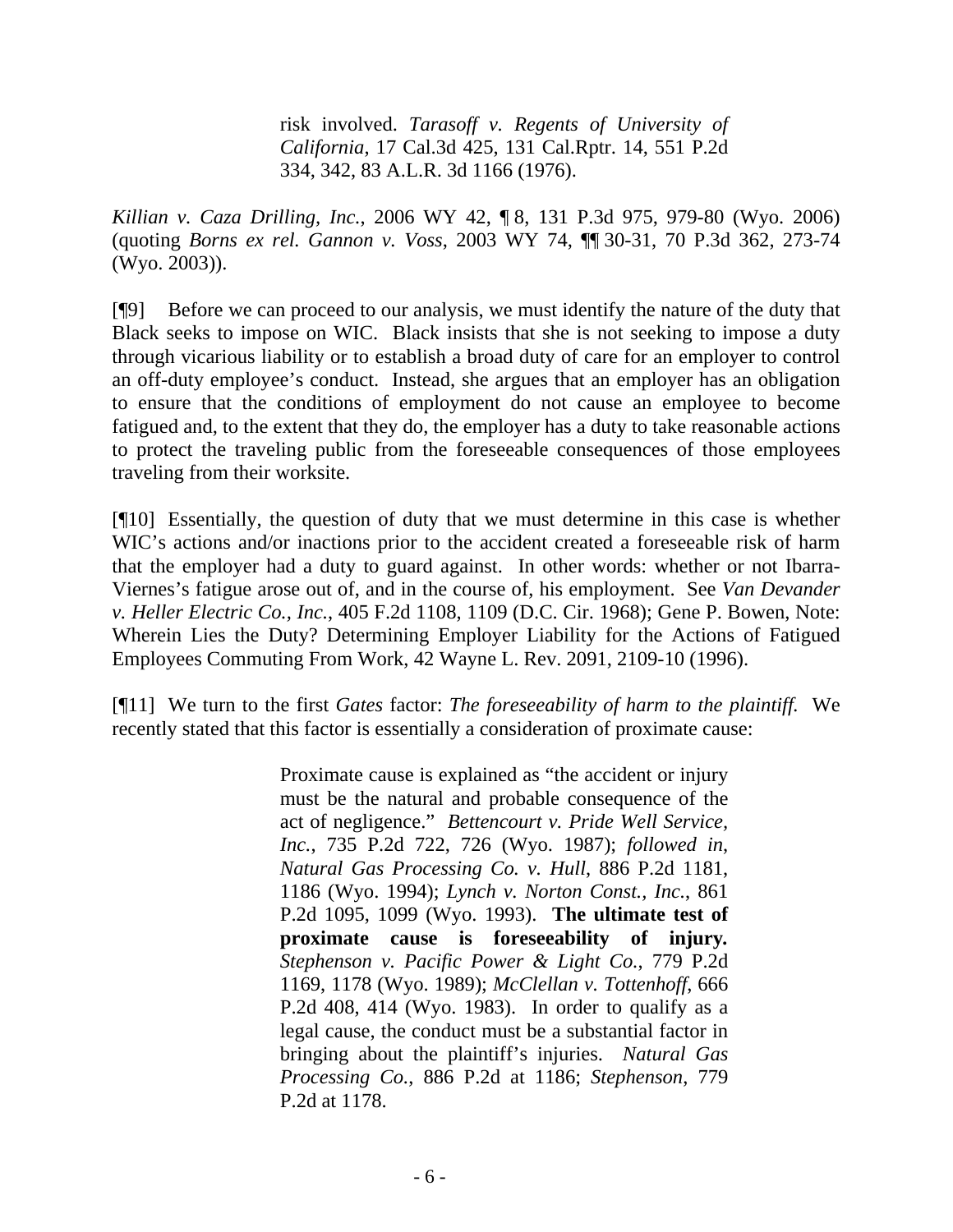*Turcq v. Shanahan*, 950 P.2d 47, 51 (Wyo. 1997) (emphasis added). In considering the concept of proximate cause, we have noted not only what constitutes proximate cause but what does not:

> In *Lemos v. Madden*, 28 Wyo. 1, 200 P. 791, 793 (1921), this court first defined proximate cause as "[t]hat which, in a natural and continuous sequence, unbroken by any efficient intervening cause, produces the injury, and without which the result would not have occurred." This same definition has been relied upon in recent years. *Robertson v. TWP, Inc.*, 656 P.2d 547 (Wyo. 1983); *Kopriva v. Union Pacific R. Co.*, 592 P.2d 711 (Wyo. 1979). In *Lemos v. Madden*, *supra*, 200 P. at 794, the court also rejected a "but for" rule of causation, stating:

> > "\* \* \* But if the original wrong furnished only the condition or occasion, then it is the remote and not the proximate cause, notwithstanding the fact that there would have been no loss or injury but for such condition or occasion.  $***$

In later cases our court has identified legal causation as that conduct which is a substantial factor in bringing about the injuries identified in the complaint. *McClellan v. Tottenhoff*, Wyo. 666 P.2d 408 (Wyo. 1983); *Chrysler Corporation Todorovich*, 580 P.2d 1123 (Wyo. 1978); *Phelps v. Woodward Construction Co.*, 66 Wyo. 33, 33, 204 P.2d 179 (Wyo. 1949). The obvious rationalization of that approach with the two propositions found in *Lemos v. Madden, supra*, is that if the conduct is "that cause which in natural and continuous sequence, unbroken by a sufficient intervening cause produces the injury, without which the result would not have occurred," it must be identified as a substantial factor in bringing about the harm. If, however, it created only a condition or occasion for the harm to occur then it would be regarded as a remote, not a proximate, cause, and would not be a substantial factor in bringing about the harm.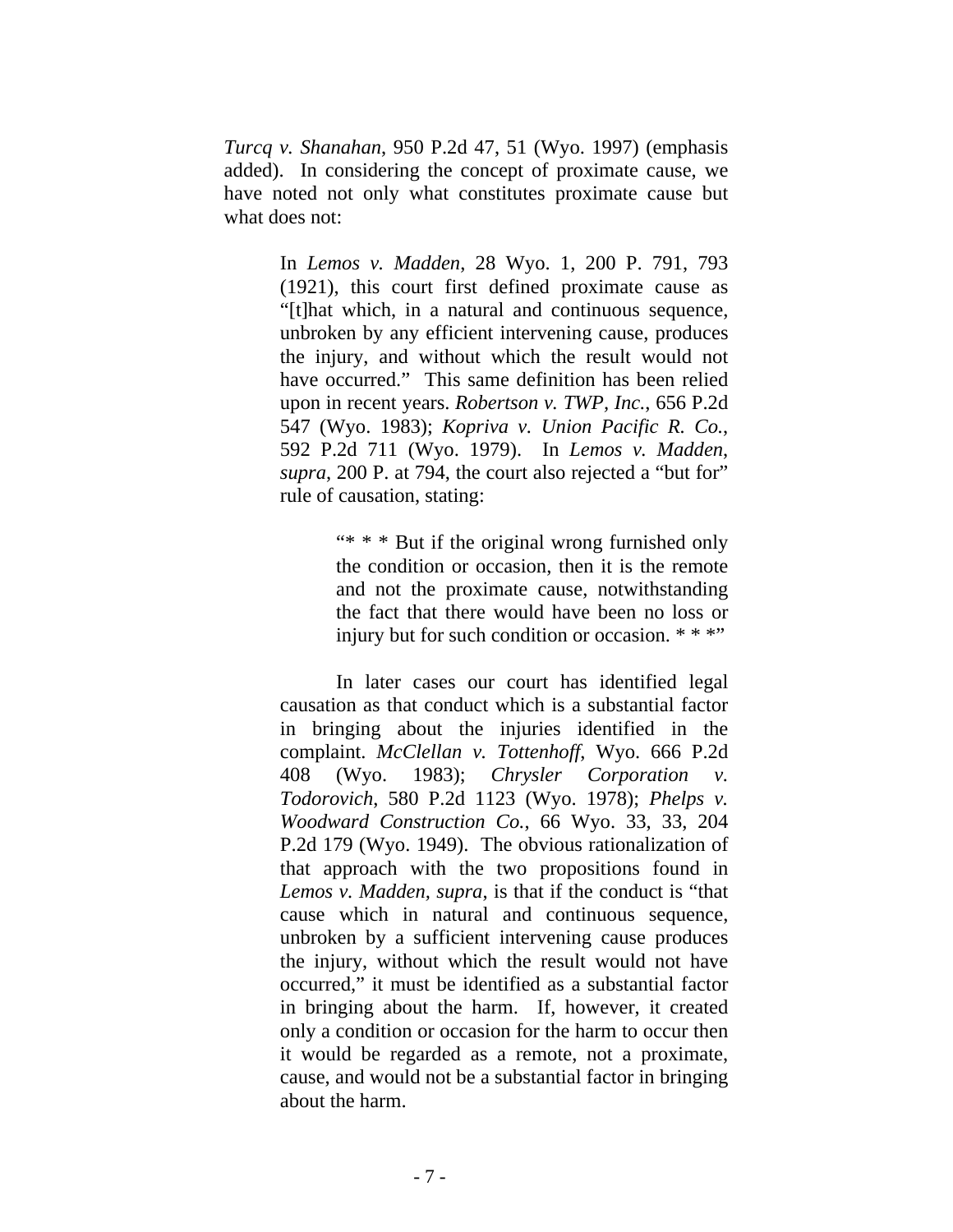An alternative method for explaining these concepts is found in the discussions of intervening cause in our cases. *McClellan v. Tottenhoff*, *supra*; *Koprina v. Union Pacific R. Co.*, *supra*; *Gilliland v. Rhoads*, 539 P.2d 1221 (Wyo. 1975); *Fagan v. Summers*, 498 P.2d 1227 (Wyo. 1972); and *Tyler v. Jensen*, 75 Wyo. 249, 295 P.2d 742 (Wyo. 1956). An intervening cause is one that comes into being after a defendant's negligent act has occurred, and if it is not a foreseeable event it will insulate the defendant from liability. It is reasonably foreseeable if it is a probable consequence of the defendant's wrongful act or is a normal response to the stimulus of the situation created thereby.

*Buckley v. Bell*, 703 P.2d 1089, 1091-92 (Wyo. 1985).

*Killian,* ¶ 20, 131 P.3d at 985.

[¶12] The question then is whether or not WIC's conduct was a substantial factor in bringing about the death of the decedent. Or more precisely, a showing of causation necessitates a showing that Ibarra-Viernes's work was a substantial contributing factor to his fatigue. Bowen, 42 Wayne L. Rev., *supra*, at 2108, n.73. This means that for an "employer to be liable for the actions of a fatigued employee on a theory of negligence, the fatigue must arise out of and in the course of employment … [because] … [t]o hold otherwise would charge an employer with knowledge of circumstances beyond his control." *Id*. at 2109. Naturally then, the scope of an employer's duty is "bound by activity that the employer can actually control within the employment relationship." *Id*.

[¶13] Black contends that the accident was a foreseeable consequence of WIC's conduct. Specifically, she claims that it was foreseeable that the large influx of workers into the remote, rural area where the Plant was located would cause traffic problems and that despite being aware of this, WIC required its employees to work long hours and make long commutes. She argues that workers who were commuting and working twelve to fourteen hours a day would not have sufficient time in the day to take care of life activities and still get sufficient sleep. Given these conditions, Black contends that without employer supplied alternatives such as bus transport, it was foreseeable that sleep deprived workers would likely fall asleep and cause injury to other travelers on the roads.

[¶14] We begin by noting that we are puzzled by Black's emphasis on the apparent traffic problems created by the influx of workers into the area by the project. Black stresses throughout her brief the dangerous conditions the increased traffic created on the rural roads surrounding the Plant. After noting that WIC's President acknowledged the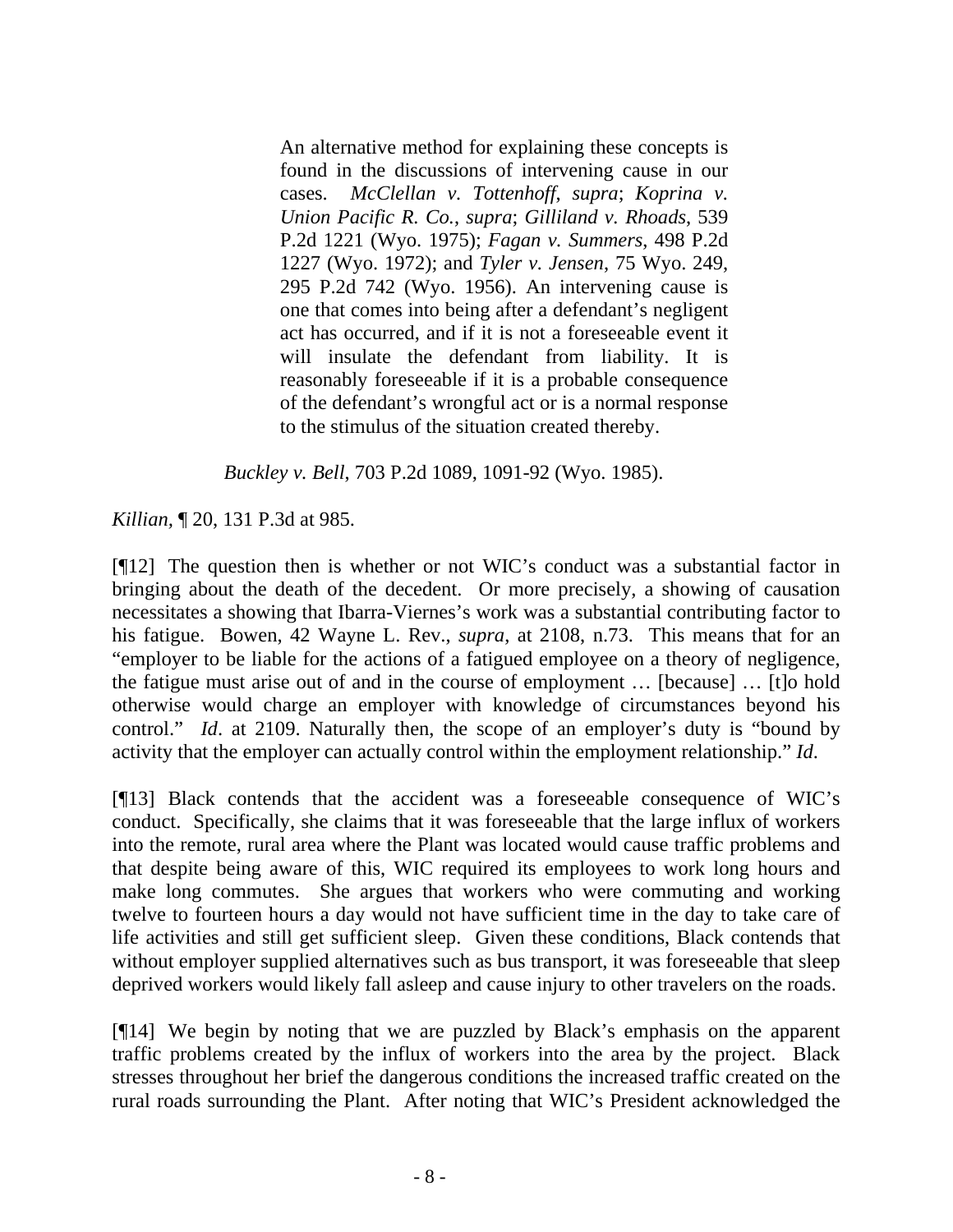traffic problems, Black states what follows in the portion of her brief addressing this *Gates* factor:

> Likewise, TIC witnesses acknowledged that traffic problems were created when workers were rushing to get home because they had little time in the day for any other activities. TIC provided the bus as a "safety precaution" because of all the above factors, but due to [WIC's] refusal to allow David Ibarra and his coworkers to use that safety precaution, two people are dead and five were seriously injured. When the consequence of an act or omission is "predictable and severe", this factor weighs in favor of establishment of a duty of care. In this case the fatal crash was predictable and foreseeable.

Black defined the issue before us as whether or not there was "a duty of care from an employer to innocent third parties who are injured, or in this case, killed by its employees who are exhausted due to the working conditions imposed by the employer and thus fall asleep at the wheel." Our puzzlement is derived from an inability to determine the relevance of the alleged traffic problems on the roads around the project and that workers "rushed to get home" with the contention that the accident was caused by the employee falling asleep at the wheel of his vehicle due to his working conditions. There is no evidence in the record that Ibarra-Viernes was driving in an unsafe or reckless manner in a "rush to get home." There is no evidence that any condition of the road or of the traffic caused or contributed to this accident. All that the evidence shows is that Ibarra-Viernes was fatigued and he fell asleep while driving, causing his vehicle to cross the centerline into oncoming traffic. There is perhaps an inference that the increased traffic affected the length of Ibarra-Viernes's commute, contributing to his fatigue, but Black does not make that argument and there is no supporting evidence in the record. We decline to speculate in that direction. Since we are concerned with the factors that caused or contributed to Ibarra-Viernes's fatigue, we will confine our analysis to those facts relevant to that consideration, and to the extent that Black's argument is predicated on irrelevancies, we will not consider it.

[¶15] The most obvious factor within the employer's control that could cause fatigue in an employee is the number of hours the employee is required to work. On the day of the accident and those preceding it, Ibarra-Viernes worked his normal shift of ten hours. A ten-hour shift within a twenty-four-hour period is not, on its face, an objectively unreasonable period of work when compared with those situations where an employer was held liable for the damages caused by a fatigued employee driving home from work. Compare *Robertson v. LeMaster*, 301 S.E.2d 563, 568-69 (W.Va. 1983) (employee required to work thirty-two consecutive hours) and *Faverty v. McDonald's Restaurants of Oregon, Inc.*, 892 P.2d 703, 705 (Ore. App. 1995) (eighteen-year-old employee worked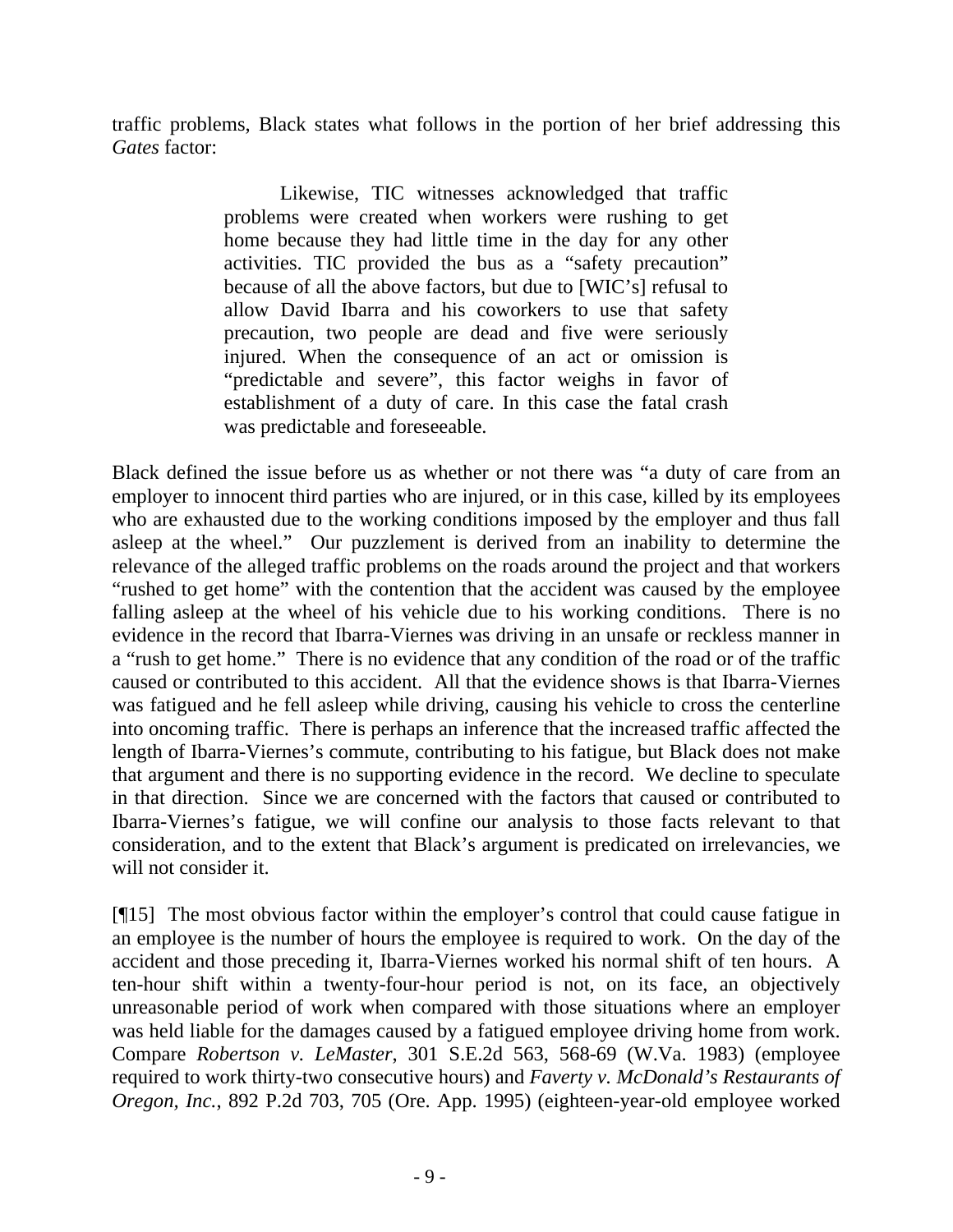twelve and a half hours in a seventeen-hour period). Crucially, in both of those cases, the employer had actual knowledge of their employee's fatigued state. *Id*. There is no evidence that WIC had notice that Ibarra-Viernes was fatigued on the day of the accident.

[¶16] Black seeks to expand Ibarra-Viernes's hours of work to include the time of his commute claiming that WIC "required" him to make the lengthy drive to and from the Plant citing WIC's refusal to allow its employees to ride the buses provided by TIC. First, Black cites no authority for the proposition that WIC was required to provide its employees with alternatives, such as busing, to commuting. See Bowen, 42 Wayne L. Rev., *supra,* at 2112-13 (noting that no court has held that an employer is under an affirmative duty to institute policies to guard against fatigue in the workplace though commenting that to the extent such policies are adopted, they may mitigate a determination that a breach of duty has occurred). Furthermore, WIC did, in fact, provide an alternative to long distance commuting for its employees: WIC provided its employees, including Ibarra-Viernes, with a daily thirty dollar subsistence payment to partially offset the cost of taking lodging closer to the worksite. Ibarra-Viernes, however, elected to pocket that money and commute every day from his home in Evanston. That was a voluntary choice made by Ibarra-Viernes.

[¶17] In making her argument, Black fails to address a significant factor: Ibarra-Viernes's decision to work a second job. After returning to Evanston upon completion of his work day for WIC, Ibarra-Viernes would go to a second job at a restaurant. On the night before the accident, Ibarra-Viernes stated that he returned home about 8:30 p.m. and then went to work his second job. Ibarra-Viernes said he got to bed around 11:00 p.m. that night. Certainly, the second job had an affect on Ibarra-Viernes's ability to get rest, if not actual sleep. Ibarra-Viernes admitted that he normally got only about five to six hours of sleep a night. Nevertheless, Black neglects to discuss the consequences of the second job in her brief. Her failure to do so seriously undermines her argument.

[¶18] In *Depew v. Crocodile Enterprises, Inc.*, 63 Cal. App. 4<sup>th</sup> 480, 73 Cal. Rptr. 2d 673 (Cal. App. 1998), the employee worked a seventeen and a half hour shift, had sixteen hours off, and then fell asleep on the way home after working a six-hour shift. The court explained that the employee was responsible for managing his time off work:

> Indeed, in light of [the employee's] 16-hour break between shifts, he "should be charged with the ability to manage his time in accord with the nature of his job. …The employer had every reason to assume that the employee, upon reporting to work, had received sufficient rest in the previous [16] hours, just as an employer whose employees report to work on Monday morning has every right to assume that those employees received sufficient rest over the weekend." (Note, *Wherein Lies the Duty? Determining Employer*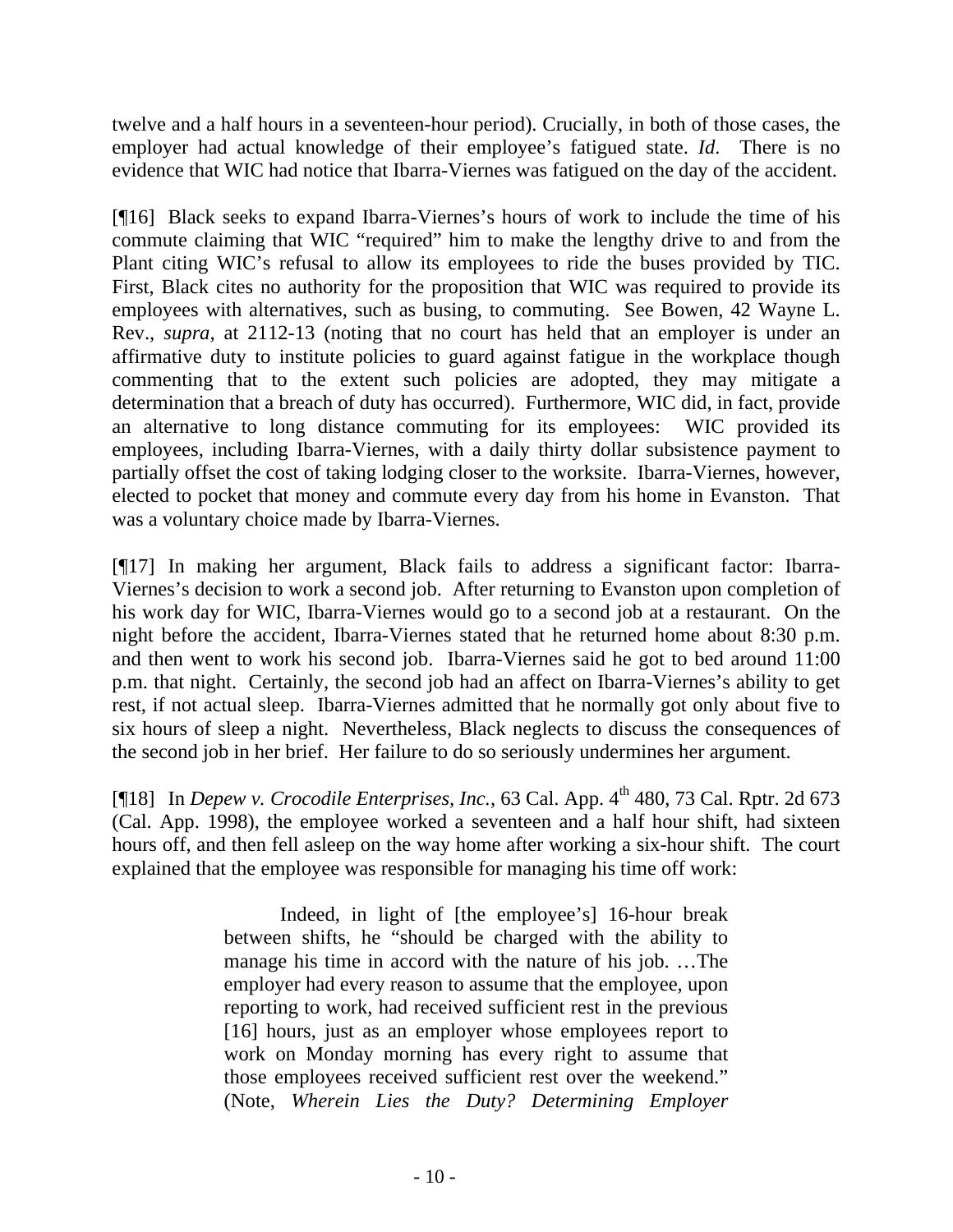*Liability for the Actions of Fatigued Employees Commuting From Work* (1994) 42 Wayne L. Rev. 2091, 2098-99, fn. 31.) To the extent [the employee] was too tired to drive home without causing a fatal crash, his condition was neither an "outgrowth" of his employment nor " ' "inherent in the working environment." "" [Citation omitted.]

*Depew*, 73 Cal. Rptr. 2d at 679. Ibarra-Viernes had thirteen and a half hours between shifts during the work week. The burden was on him to manage his own time to ensure that he was capable of performing his job. Ibarra-Viernes elected to expend a significant portion of his time making a lengthy commute and working a second job. These were voluntary decisions made by Ibarra-Viernes for which he is responsible. Under these circumstances, it cannot be said that his employment was the substantial factor in contributing to Ibarra-Viernes's fatigue.

[¶19] We conclude that decedent's injuries were not the "natural and probable consequence of" any acts of negligence by WIC in the course of Ibarra-Viernes's employment; rather, the decisions and conduct of Ibarra-Viernes were the substantial factor that brought about the injuries. Since the harm to Black's decedent was not a foreseeable consequence of WIC's actions (or inactions), we decline to impose a duty under the circumstances. Given this conclusion, the remaining *Gates* factors are not persuasive, and we decline to discuss them.

[¶20] There remain two additional issues that we will briefly discuss. First, Black suggests that the Industrial Development Information and Siting Act, Wyo. Stat. Ann. §§ 35-12-101 through 35-12-119, may provide a basis for finding a duty of care on the part of WIC or, at a minimum, satisfy the *Gates* factor of finding a "policy of preventing future harm" in favor of imposing a duty. Black's argument is moot insofar as it relates to the *Gates* factors given our finding on foreseeability. As for the claim that the Act could be an independent basis for imposing a duty, Black has failed to provide a cogent argument. Her brief does not contain a statement of the issue setting forth this claim. W.R.A.P. 7.01(d). The Act is cited once in Black's main brief and no analysis of the Act's language within the context of this case is provided. She does present some semblance of an analysis in her reply brief. However, the reply brief is not the proper forum for that argument. A reply brief is intended "to allow the appellants the opportunity to address issues and arguments raised by the appellees." *RT Communications, Inc. v. State Board of Equalization*, 11 P.3d 915, 927 (Wyo. 2000). Given the lack of cogent argument, we decline to consider the matter.